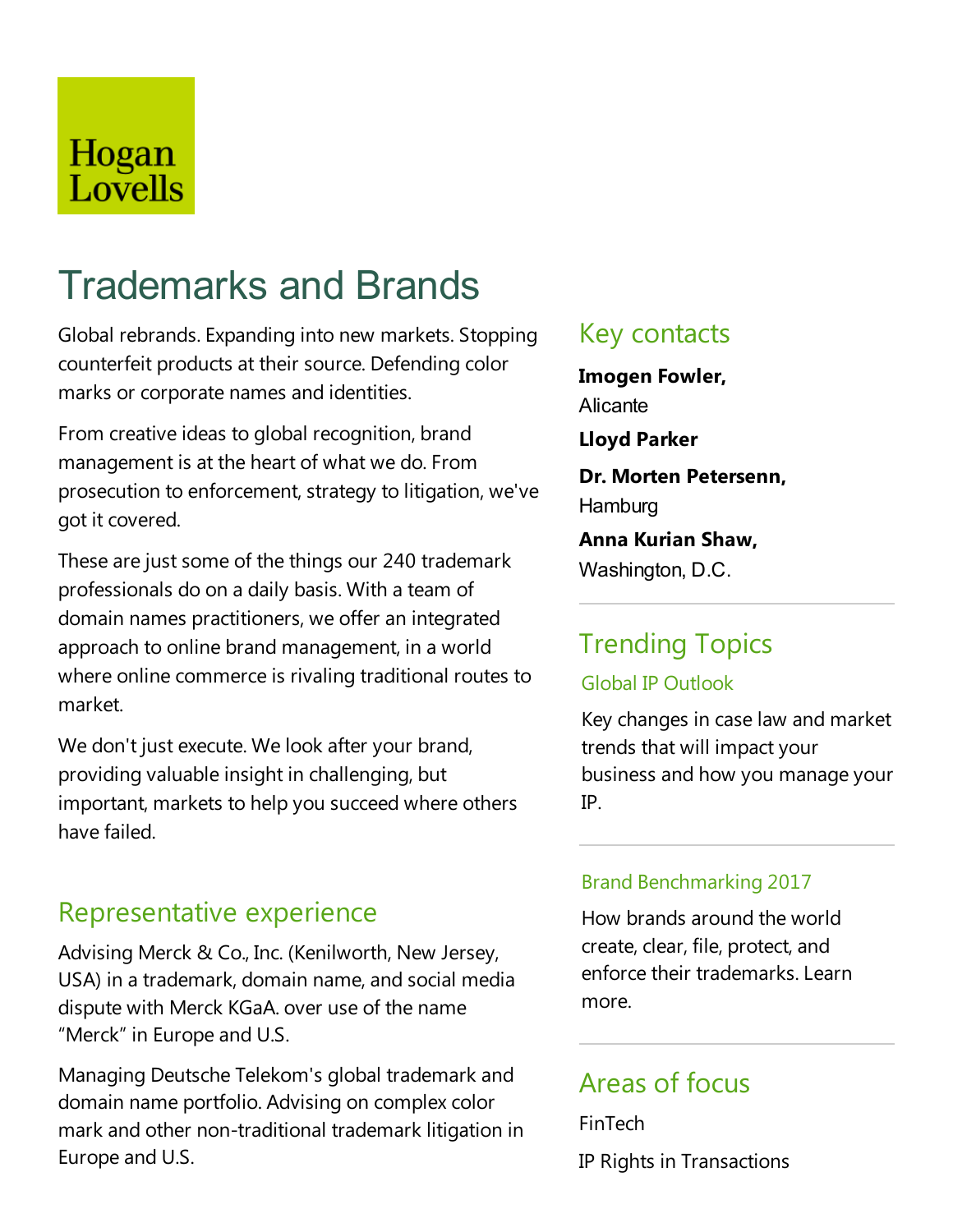Advising one of Japan's largest car makers on major brand clearances and 3,000+ trademark applications in 40+ countries, coordinated from Tokyo.

Advising Estée Lauder on EU-wide trademark issues and obtaining a revolutionary order in Germany prohibiting the onward shipment to Russia of counterfeit goods in transit.

Advising Proctor & Gamble, and group companies, in connection with its portfolio of IP rights in Mexico;and successful anti-counterfeiting campaigns.

A global pharmacompany in seizing substantial consignment of counterfeit drugs in transit from China via Dubai to Europe. Perpetrators jailed. Obtained significant damages payments.

Advising one of the largest American multinational supermarket chains on trademark portfolio management in Mexico.

Representing the manufacturers of the Segway personal transporter in trademark litigation in the ITC and federal district court.

### Awards and rankings

- IP Law Firm of the Year Italy, Legalcommunity IP  $\alpha$ TMT Awards, 2021-2018
- French Trademark Firm of the Year, IAM/WTR Global IP Awards, 2020
- German Trademark Litigation Firm of the Year, IAM/WTR Global IP Awards, 2020
- Global IP Firm of the Year, Managing Intellectual Property Awards, 2019 & 2018
- Ranked Band 1 for IP on a Global and Europe-wide level, Chambers & Partners, 2019
- Japan Foreign Firm of the Year, Managing Intellectual Property Awards, 2019 & 2018
- China Foreign Firm of the Year, Managing Intellectual Property Awards, 2019
- **Japan Trademark Firm of the Year, World Trademark**

IP Licensing, Commercialization, and Technology Transfer

Strategic Counseling and Portfolio Development